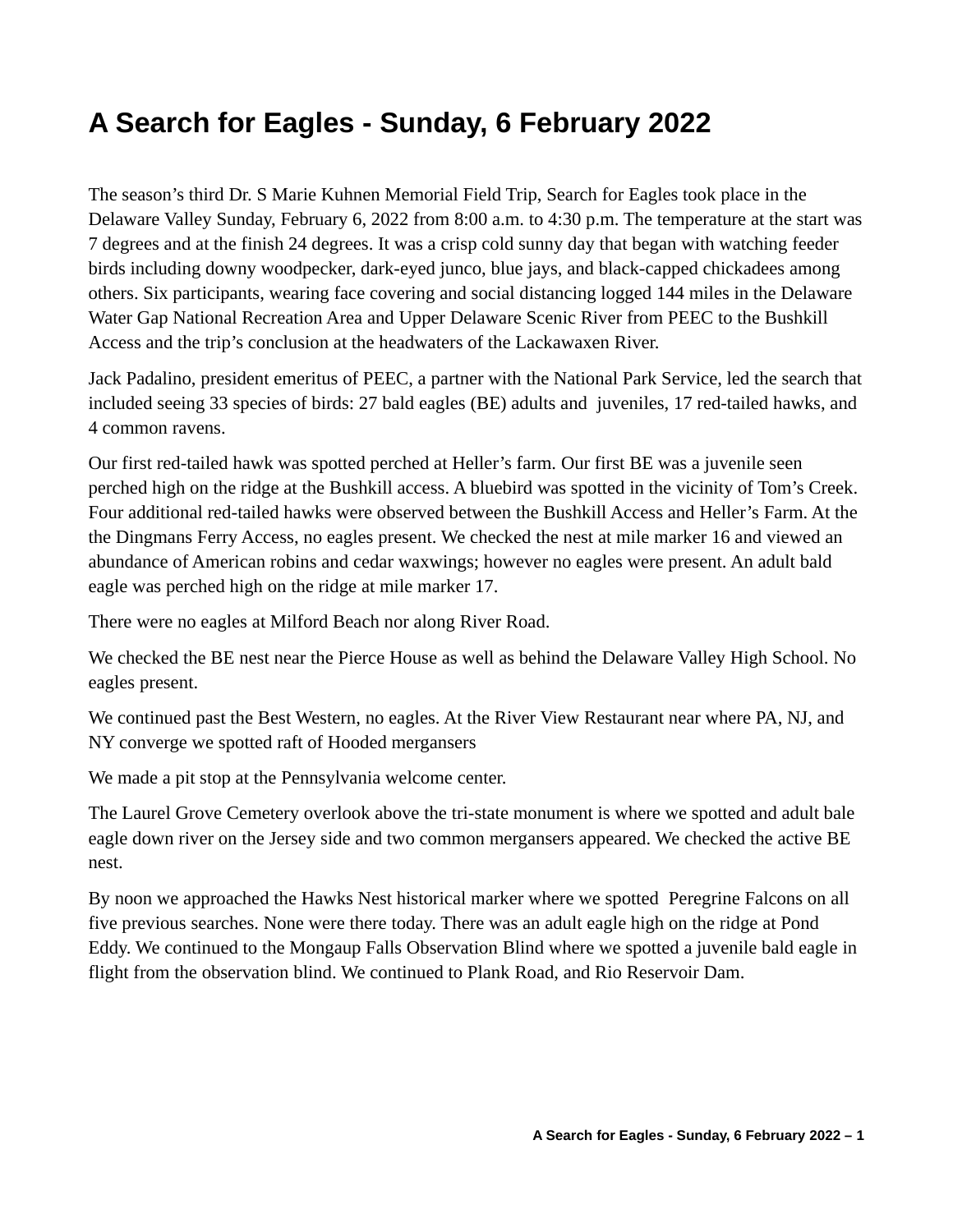We returned to the Delaware and located two bald eagles in flight about 100 yards up river from the Mill Rift Bridge on the Pennsylvania sided of the river. Our next stop at Landers Canoe Lanch yielded four eagles in flight, two adults and two juveniles. Our next two adult bald eagles were seen perched on the same branch high on the ridge east of the highway. In the Shohola - Barryville area we spotted three adult bald eagles and one juvenile. We watched an eagle eat a fish while standing on the ice. It was approached by another eagle who tried to displace it from the fish, but without success. The juvenile bird was perched a few hundred yards up river. We continued north on Route NY 55 to the Roebling Bridge where down river from it an adult bird was perched. After we passed the frozen water falls on the New York side we spotted an adult bald eagle perched in a White Pine on the Pennsylvania side as well as another near the confluence of the two rivers..

By the time we reached the Lackawaxen we had observed twenty-one bald eagles. From the Zane Gray Museum parking area we waited and watched two bald eagles in flight and one perched.

Our first eagle along the Lackawaxen was an adult bird perched high above up river from Engvaldsen Road. An adult eagle was perched near Swing Bridge. In the vicinity of the Appert road nest we spotted two perched Bald Eagles. The last two bald eagles we saw were a juvenile and adult perched in the same tree near the nest at Field Bend Road.

We concluded our field trip at 4:30 p.m.

#### **Future Searches for Eagles:**

Sundays February 13, 2022

Sundays, March 6 & 13, 2022

## TO PARTICIPATE IN A SEARCH FOR EAGLES FIELD TRIP

## PHONE: 845.325.0536 AND INDICATE WHICH SEARCH(s) YOU WILL BE ATTENDING.

Or eMail: *[jackpeec@aol.com](mailto:jackpeec@aol.com)* and leave a message.

Meet 8:00 a.m. at the PEEC parking lot or Meet 10:00 a.m. at the DWGNRA North Entrance Parking Area, Route 209 South @ mile marker 20, Milford, PA - just south of the Milford Bridge

WEATHER PERMITTING. - Dress warmly, bring binoculars, field guides, and a lunch.

#### THERE IS NO CHARGE

An Eagle identification field guide and a "Search for Eagles" hand-out will be provided for participants by the Paul F-Brandwein Institute.

Join us to Search For Eagles.